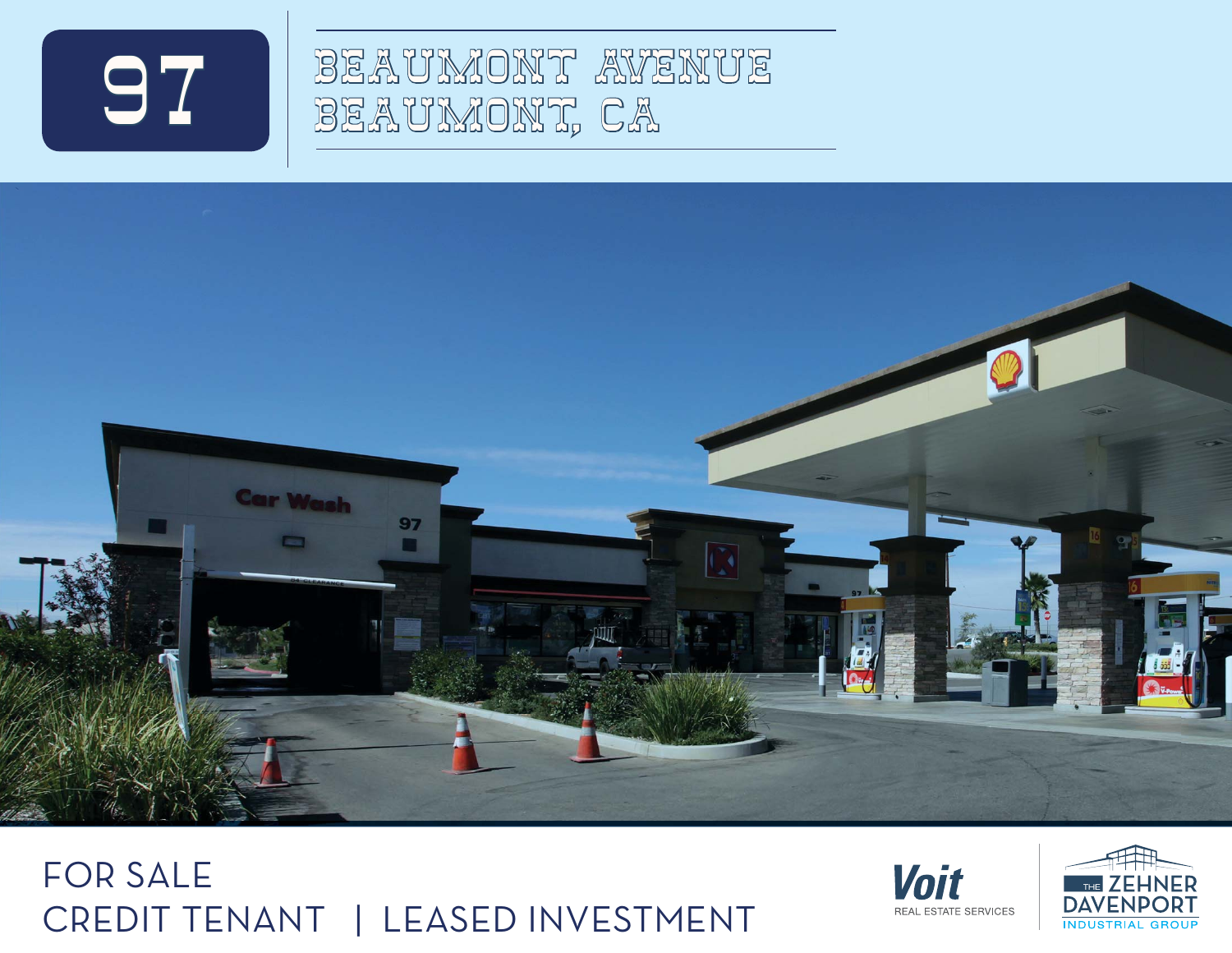# EXECUTIVE-SUMMARY

### **THE OFFERING**

Voit Real Estate Services is pleased to offer a rare opportunity to acquire a Circle K/ Shell convenience store consisting of a freestanding commercial building, a car wash and fuel station. The convenience store is comprised of national tenants; Circle K and Shell fuel station and is 100% leased. The retail building consists of approximately 8,091 square feet situated on 0.81 acres of land in the desirable Beaumont submarket. It is located within the Beaumont Gateway Plaza. The property benefits from its close proximity and immediate access to the San Bernardino (10) and Moreno Valley (60) Freeways, located off the 1st exit after the merge both freeways. The property is at the Southwest signalized corner of Beaumont Avenue (Hwy. 79) & 1st Street. The subject property is located approximately 35 miles from the Ontario International Airport, 30 miles from the Palms Springs International Airport and 23 miles from the San Bernardino International Airport. . Residential development has skyrocketed with new homes under construction built and proposed in the immediate vicinity. Home Depot and Wal-Mart are now operating their new Supercenter less than 2 miles away.

#### **PROJECT-UPSIDE**

Additionally this unique opportunity allows the investor a stable cash flow from credit tenants.

| <b>OFFERING PRICE:</b>       | \$5,500,000.00    |
|------------------------------|-------------------|
| <b>BUILDING SIZE:</b>        | 8,091 Square Feet |
| <b>NET OPERATING INCOME:</b> | \$293,820.00      |
| <b>CAPITALIZATION RATE:</b>  | 5.30%             |

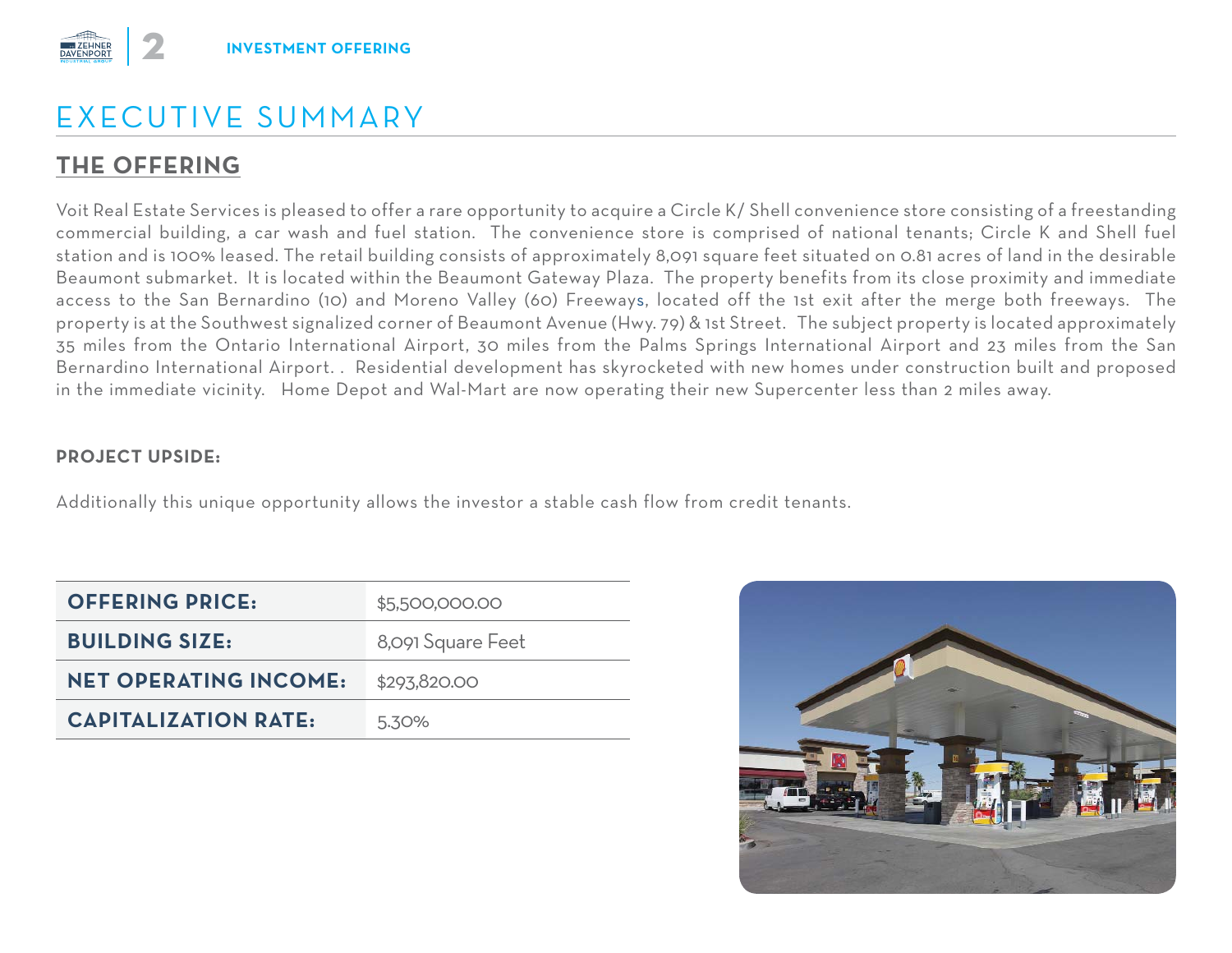

# PROPERTY-DESCRIPTION

#### **PROPERTY FEATURES**

- A total of a freestanding building and fuel station on 0.90 acres
- Well established credit tenants
- Long Term leases with Circle K / Shell

| <b>PROPERTY ADDRESS:</b>    | 97 Beaumont Avenue<br>Beaumont, CA                                          |
|-----------------------------|-----------------------------------------------------------------------------|
| <b>PROJECT SIZE:</b>        | ± 8,091 Square Feet                                                         |
| <b>TENANTS / UNIT SIZE:</b> | Circle K - 2,851 SF<br>Shell Fuel Station - 4,104 SF<br>Car Wash - 1,136 SF |
| <b>ZONING:</b>              | C-HS (Commercial- Highway Service)                                          |
| <b>CURRENT OCCUPANCY:</b>   | 100%                                                                        |
| <b>STORIES:</b>             | 1                                                                           |
| <b>YEAR BUILT:</b>          | 2011                                                                        |
| <b>CONDITION:</b>           | Excellent                                                                   |
| <b>PARCEL NUMBER:</b>       | 718-290-013                                                                 |
|                             |                                                                             |

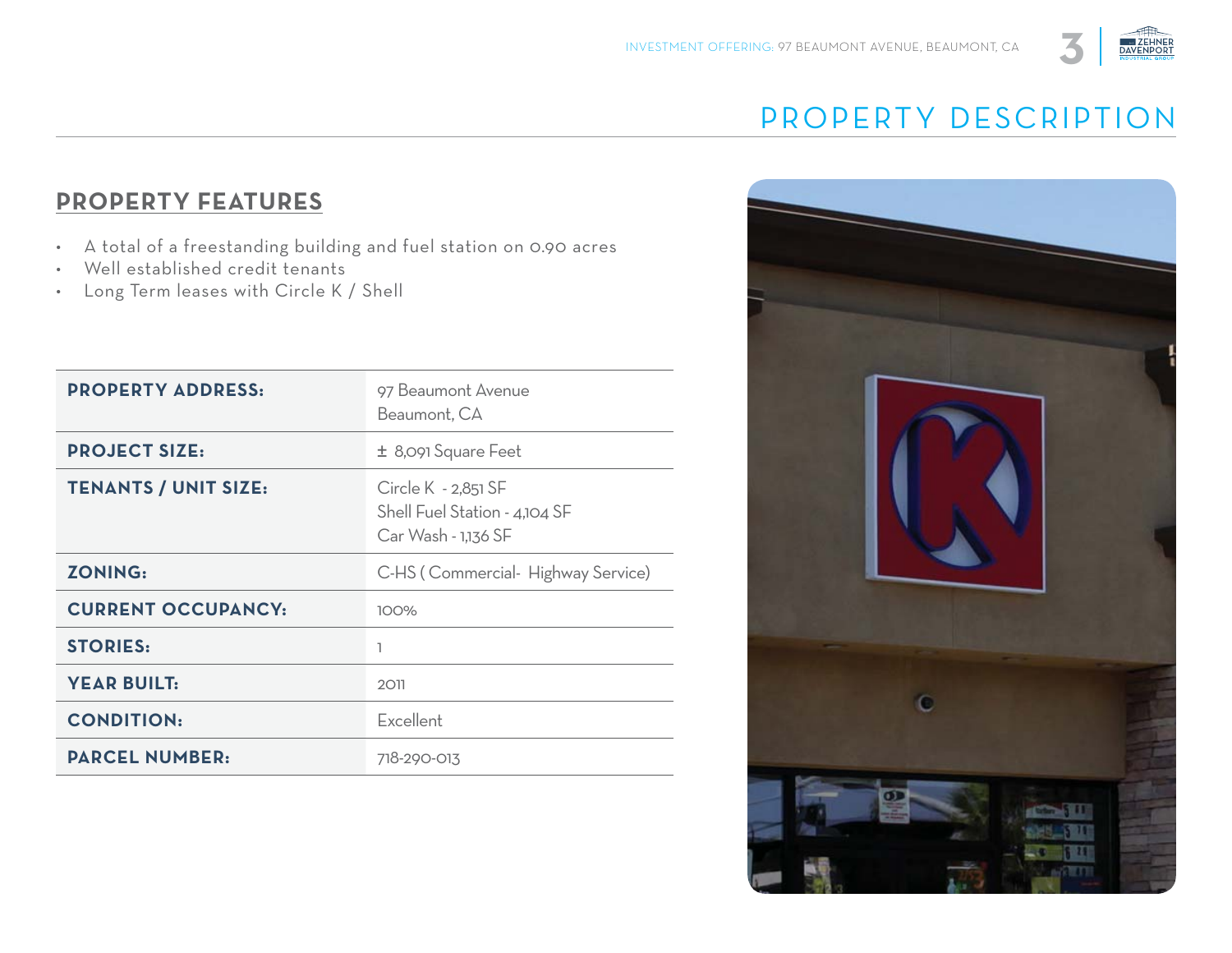#### **97 Beaumont Avenue**

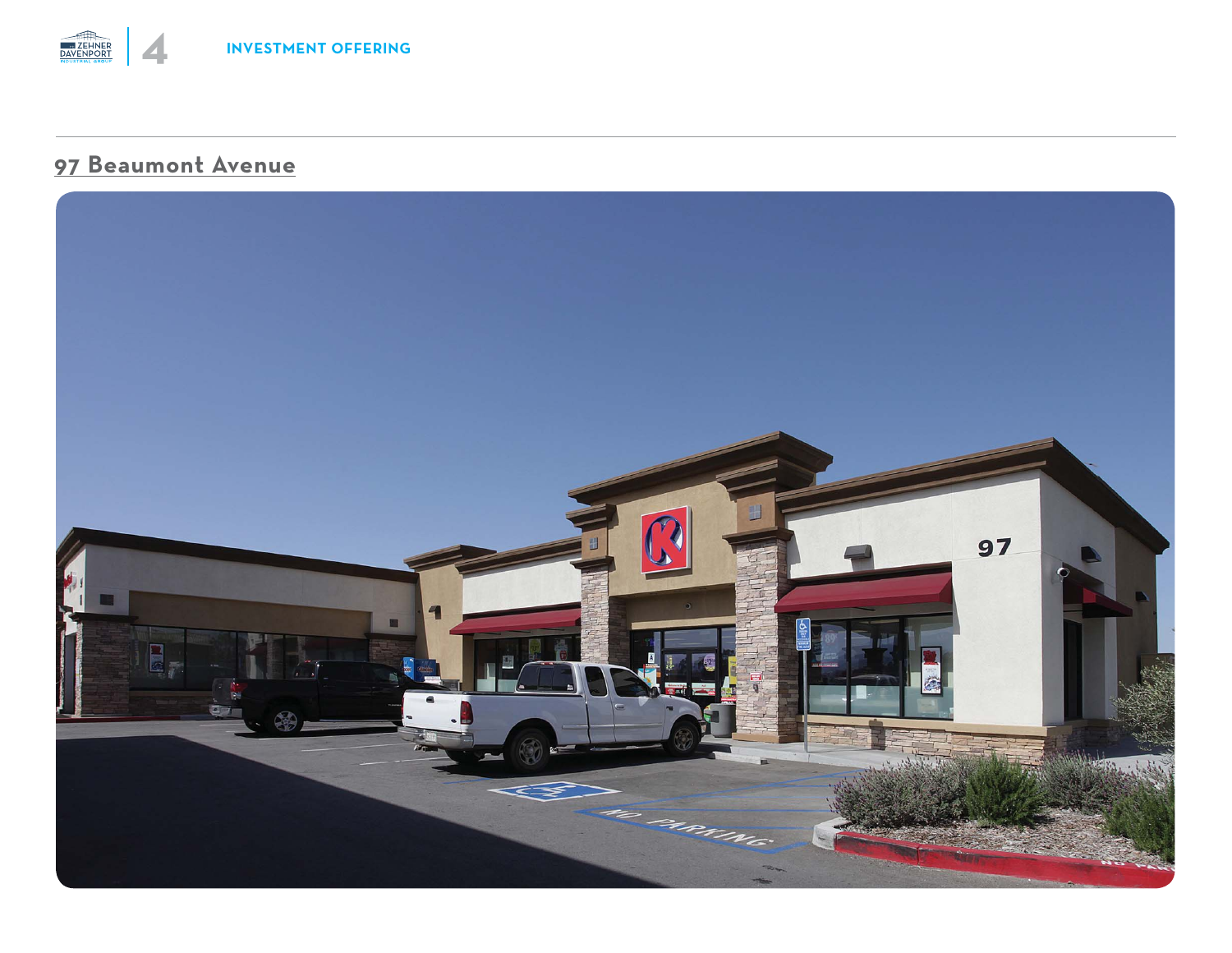

## AERIAL